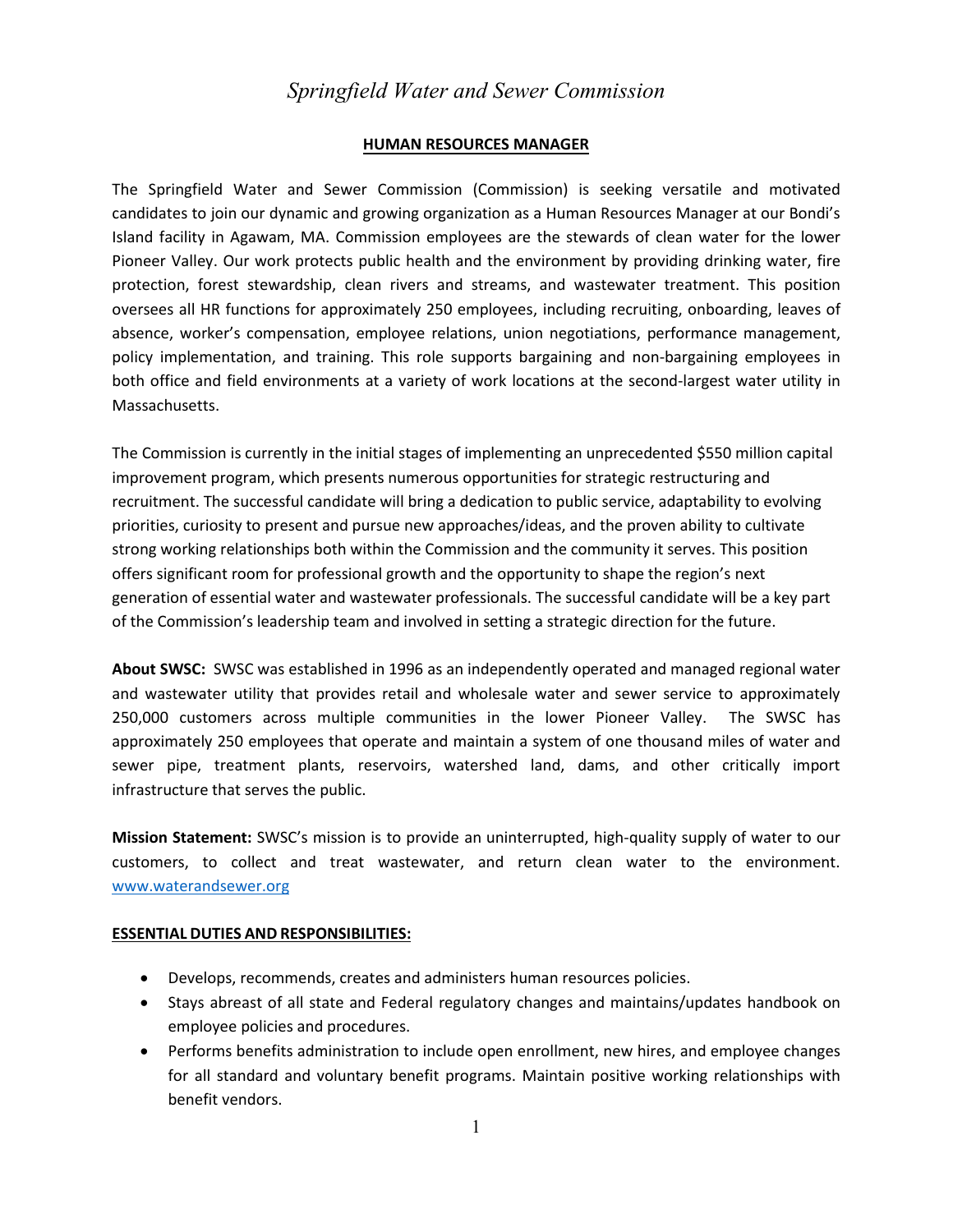- Conducts recruitment efforts for all exempt and non-exempt personnel, interns and temporary employees, including advertisements, pre-screening, interviews, job offers, and onboarding of new staff. Coordinates internal job postings for vacancies and promotional opportunities, coordinates interviews, and adheres to CBA requirements for interview documentation.
- Oversees and manages all programs associated with leaves of absence, including FMLA, SNLA, etc. Processes all relevant documentation in compliance with regulations and makes determination based on eligibility standards.
- Oversees and manages all workers compensation claims. Creates approval for initial care with medical provider, submits all claim paperwork, communicates with employee and workers compensation vendor to maintain updated return-to-work status, and manages any complex issues that arise.
- Oversees all documentation and processes relative to CDL employees, including management of random drug testing program, reasonable suspicion testing, driver qualification files, etc.
- Reviews and updates job descriptions as necessary, seeking appropriate approval.
- Conducts salary surveys and analyzes compensation.
- Manages the employee evaluation program and revises as necessary.
- Recommends new approaches, policies and procedures to effect continual improvements in efficiency of department and services performed.
- Reviews clerical and personnel records to ensure completeness and accuracy.
- Authorizes payroll for transmittal. Assists in resolving payroll issues. Weekly audit of payroll changes.
- Establishes and maintains effective working relationships with all employees.
- Responsible for all union-negotiated items to ensure they are maintained and fairly implemented.
- Advises employees on Commission policies and procedures.
- Oversees employee progressive discipline including disciplinary hearings and makes appropriate recommendations to the Executive Director. Must perform and document thorough and effective investigations.
- Responsible for negotiating union grievances to a successful outcome.
- Maintains working knowledge of Federal and Massachusetts laws and regulations pertaining to the employer, employee and the workplace environment.
- Oversee, manage and mentor subordinate HR employees.
- Performs related work as required.

### **REQUIRED SKILLS:**

To perform this job successfully, the individual must be able to perform each duty satisfactorily. The requirements listed below are representative of the knowledge, skill and/or ability required for this position.

- Must have a working knowledge of Microsoft Office Suite, such as Outlook, Word, Excel and PowerPoint. Experience with Checkwriters preferred.
- Must be familiar with a variety of Human Resources concepts, practices, and procedures.